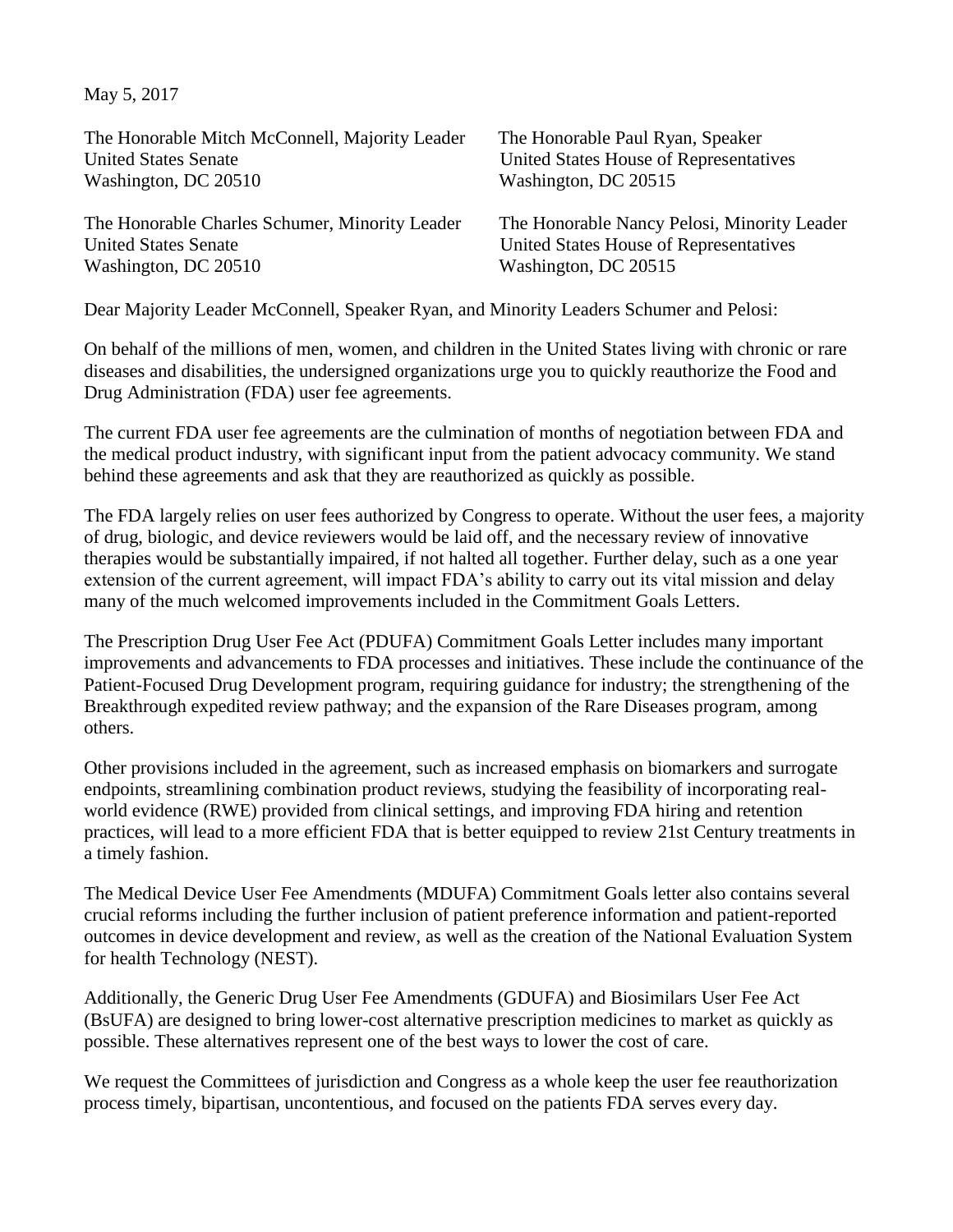The chronic and rare disease and disability patient communities rely on FDA to ensure that innovative, safe, and effective treatments reach those in need. We thank Congress for moving forward with these critical funding mechanisms, and look forward to their swift and unimpeded passage.

Sincerely,

Abby Grace Foundation Abigail Alliance for Better Access to Developmental Drugs Acromegaly Community ADNP Kids Research Foundation Allergy & Asthma Network Alpha-1 Foundation Alport Syndrome Foundation The ALS Association Alzheimer's Association Alzheimer's Impact Movement American Autoimmune Related Diseases Association (AARDA) American Cancer Society Cancer Action Network American Kidney Fund American Partnership for Eosinophilic Disorders Amyloidosis Foundation Amyloidosis Support Groups Angioma Alliance APBD Research Foundation Aplastic Anemia and MDS International Foundation Arthritis Foundation Asian & Pacific Islander American Health Forum Association for Creatine Deficiencies Autism Speaks Bcureful Bridge The Gap - SYNGAP Education and Research Foundation Caregiver Action Network Central Pain Nerve Center Children's Cardiomyopathy Foundation Children's PKU Network Chloe's Fight Rare Disease Foundation Cicatricial Alopecia Research Foundation CJD Aware! Coalition Duchenne Coalition for Clinical Trials Awareness Colon Cancer Alliance Congenital Adrenal Hyperplasia Research, Education & Support Foundation (CARES Foundation, Inc.) Congenital Hyperinsulinism International Consortium of Multiple Sclerosis Centers COPD Foundation Cure HHT CureCADASIL Association CureCMT4J/Talia Duff Foundation CureDuchenne Cutaneous Lymphoma Foundation DADA2 Foundation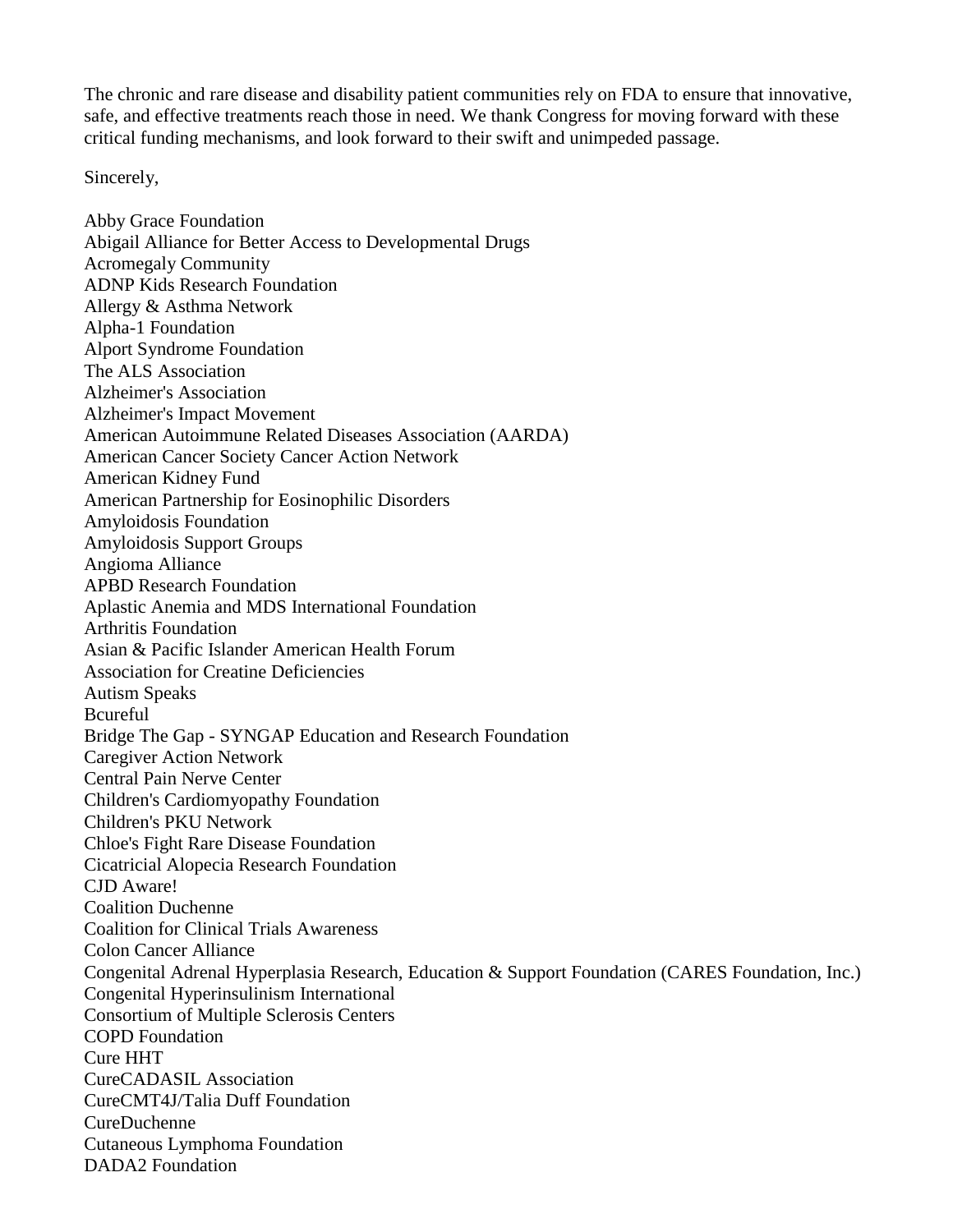Debra of America Degos Disease Support Network Dementia Alliance International Dysautonomia International Epilepsy Foundation Fabry Support & Information Group Florida State Hispanic Chamber of Commerce FOD (Fatty Oxidation Disorders) Family Support Group Foundation for Prader-Willi Research Friends of Cancer Research Garrett the Grand -Batten Fighter Global Healthy Living Foundation Guardian Hands Foundation HealthHIV Hemophilia Federation of America Heterotaxy Connection Huntington's Disease Society of America Indian Organization for Rare Diseases International Medical Angels Network Inc. International Myeloma Foundation International Organization of MS Nurses International Pemphigus and Pemphigoid Foundation Kids with Heart National Association for Children's Heart Disorders, Inc. Lung Cancer Alliance Lupus and Allied Diseases Association, Inc. Lupus Foundation of America Lupus Research Alliance March of Dimes Mended Hearts Miracle For Madison SMA Research at OSU MitoAction Mobeius Syndrome Foundation Myasthenia Gravis Foundation of America Narcolepsy Support Group of Iowa National Alliance on Mental Illness National Ataxia Foundation National Eczema Association National Eosinophilia Myalgia Syndrome Network National Foundation for Ectodermal Dysplasias National Health Council National Hemophilia Foundation National Lymphedema Network National MPS Society National Multiple Sclerosis Society National Organization for Rare Disorders National PKU Alliance Neuroendocrine Cancer Awareness Network Organic Acidemia Association Pakistan Down Syndrome Association Parent Project Muscular Dystrophy